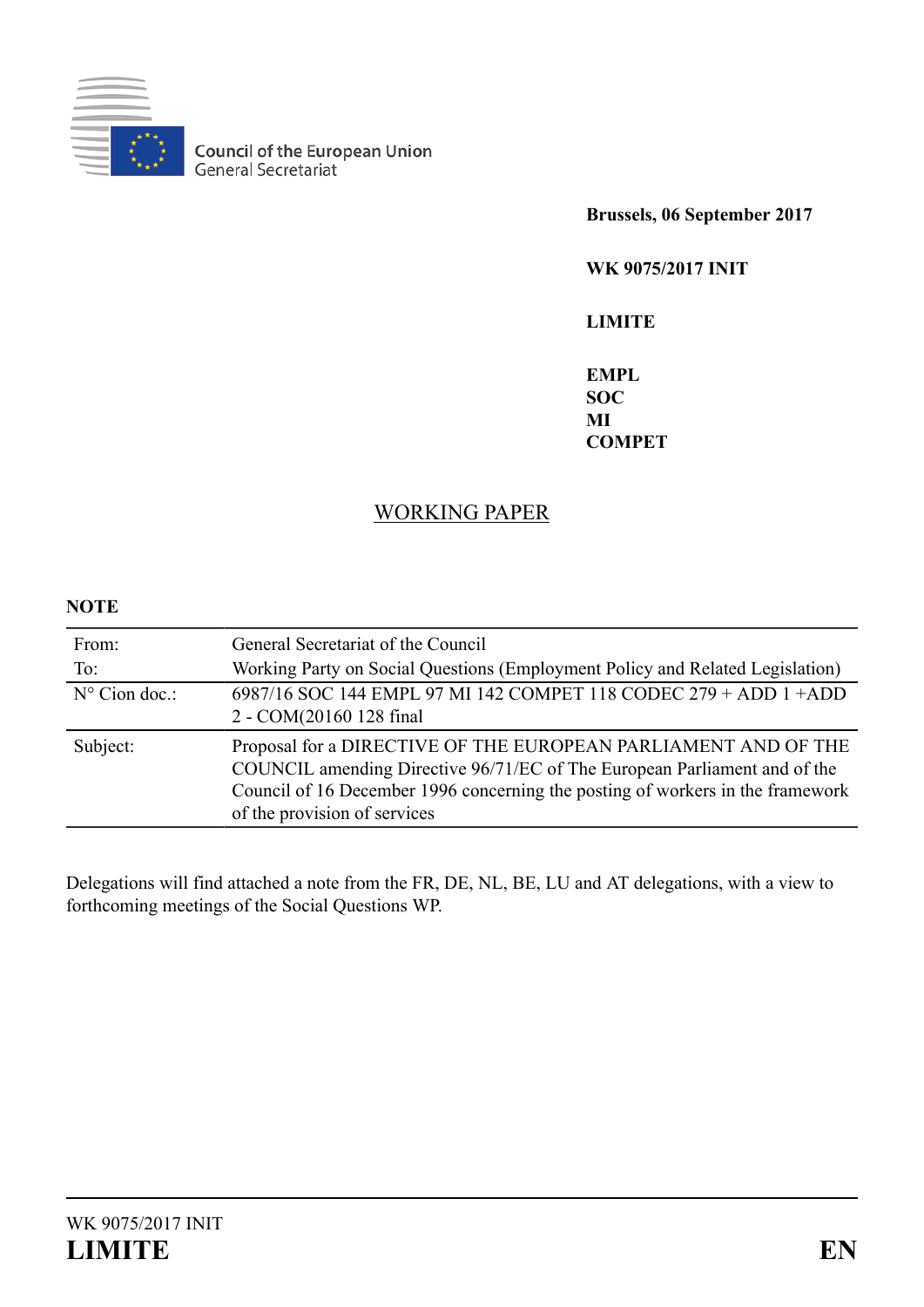### **05.09.17**

## **Note from France, Germany, The Netherlands, Austria, Belgium and Luxemburg**

### 1) Introduction

The European single market is one of the major successes of the European Union. We therefore want to preserve its integrity and further strengthen its meaning: an internal area of prosperity and freedom.

To reach this goal, we need to strongly reinforce the social dimension of the internal market. We need in particular to strengthen the European rules on posting in the 1996 directive and in the 883/2004 and 987/09 regulations. These two instruments share a common objective: ensuring the free movement of persons and protecting the rights of the European citizens.

This is why we need to go forward in coming to a revised 1996 directive on the posting of workers as well as revised rules on applicable legislation (including posting) in the 883/2004 and 987/09 regulations. Even though the two instruments are autonomous and follow specific rules and objectives, it could be envisaged that a partial general approach on the postingrelated part of the social security regulations is achieved together with the general approach on the posting of workers directive at the next EPSCO meeting. This would ensure to get a broader and coherent view on these different aspects.

### 2) Suggested drafting

## 2.1. Part A. Proposals concerning the revision of the Directive on the Posting of Workers:

Changes in relation to the relevant recitals and articles of doc. 11762/17 are indicated as follows: new text is in **bold underlined** and deletions are marked "**[...]**".

### **I. Ensure the temporary nature of posting**

Recitals 8 and 9:

(8) Posting is of a temporary nature and the posted worker usually returns to the country of origin after the completion of the work for which he […] has been posted. However, in view of the long duration of certain postings, and in acknowledgment of the link between the labor market of the host country and the workers posted for such long periods, it is necessary to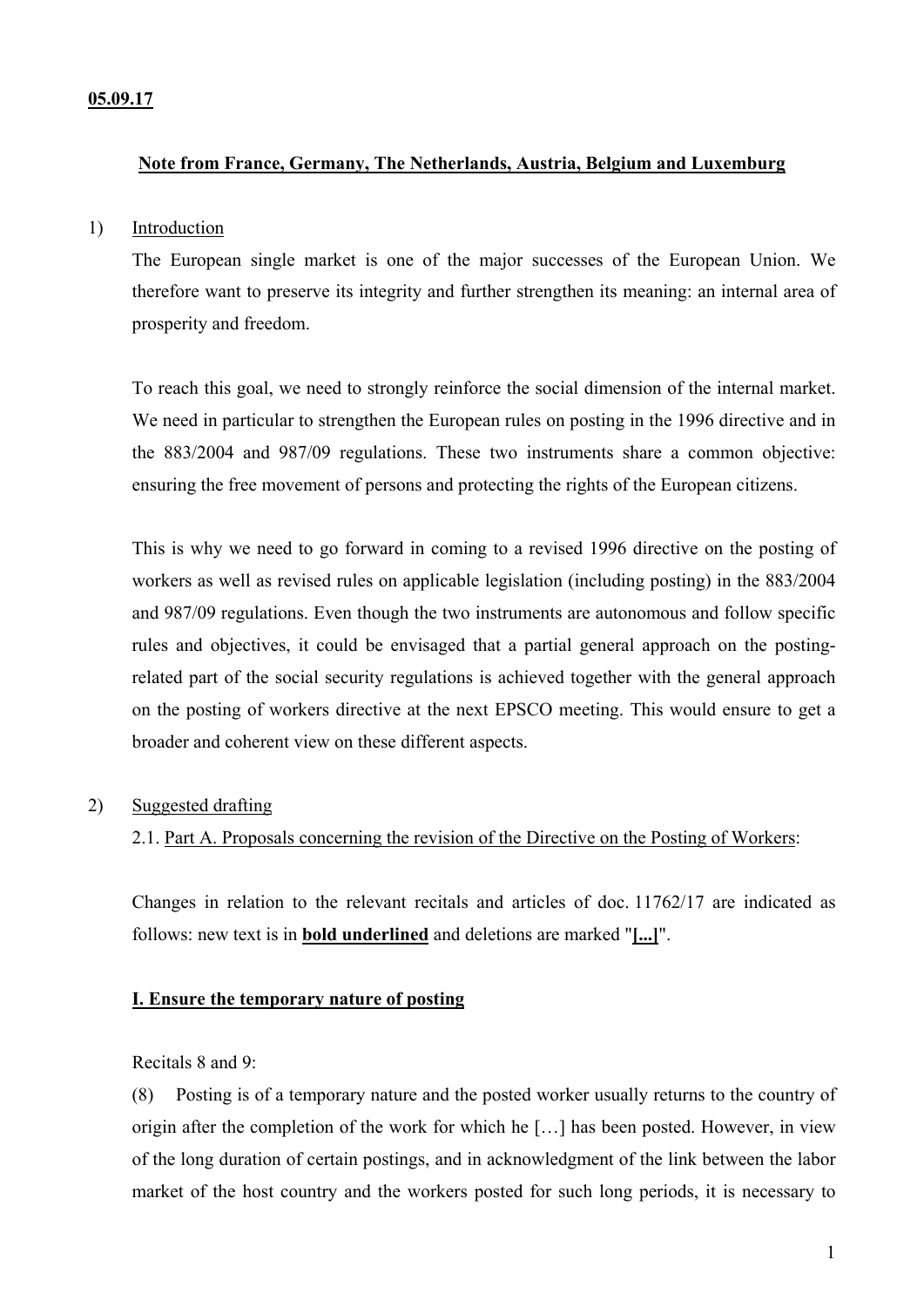provide that, in case of posting lasting for periods longer than **12 months within a reference period of 24 months***,* host countries should ensure that undertakings posting workers to their territory guarantee an additional set of terms and conditions that are mandatorily applicable to workers in the Member State where the work is carried out.

(9) Ensuring greater protection of workers is necessary to safeguard the freedom to provide services on a fair basis in both the short and the long term, notably by preventing abuse of the rights guaranteed by the Treaties. Rules ensuring such protection of workers, however, cannot affect the right of undertakings posting workers to the territory of another Member State to invoke the freedom to provide services also in cases where the posting **exceeds 12 months within a reference period of 24 months.** Any provision applicable to workers posted in the context of a posting exceeding **12 months in a reference period of 24 months** must thus be compatible with that freedom. It is settled case law that restrictions to the freedom to provide services are […] admissible only if justified by overriding reasons in the public interest and if they are proportionate and necessary.

### Article 1 (2) (aa) is amended as follows:

**(aa) The following paragraph is added:**

**"1(-a) When the effective duration of a posting exceeds 12 months within a reference period of 24 months, Member States shall ensure, irrespective of which law applies to the employment relationship, that the undertakings referred to in Article 1(1) guarantee workers posted to their territory, in addition to the terms and conditions of employment referred to in paragraph 1 of this Article, all the applicable terms and conditions of employment which are laid down, in the Member State where the work is carried out:**

**…"**

## **Rationale:**

Posting of workers is a consequence as well as a key element of the freedom to provide services within the EU. Thus, posting is temporary by nature and its duration is defined in order to provide employers and workers with legal clarity and certainty.

In application of Directive 96/71/EC, a worker is considered to be posted when he provides a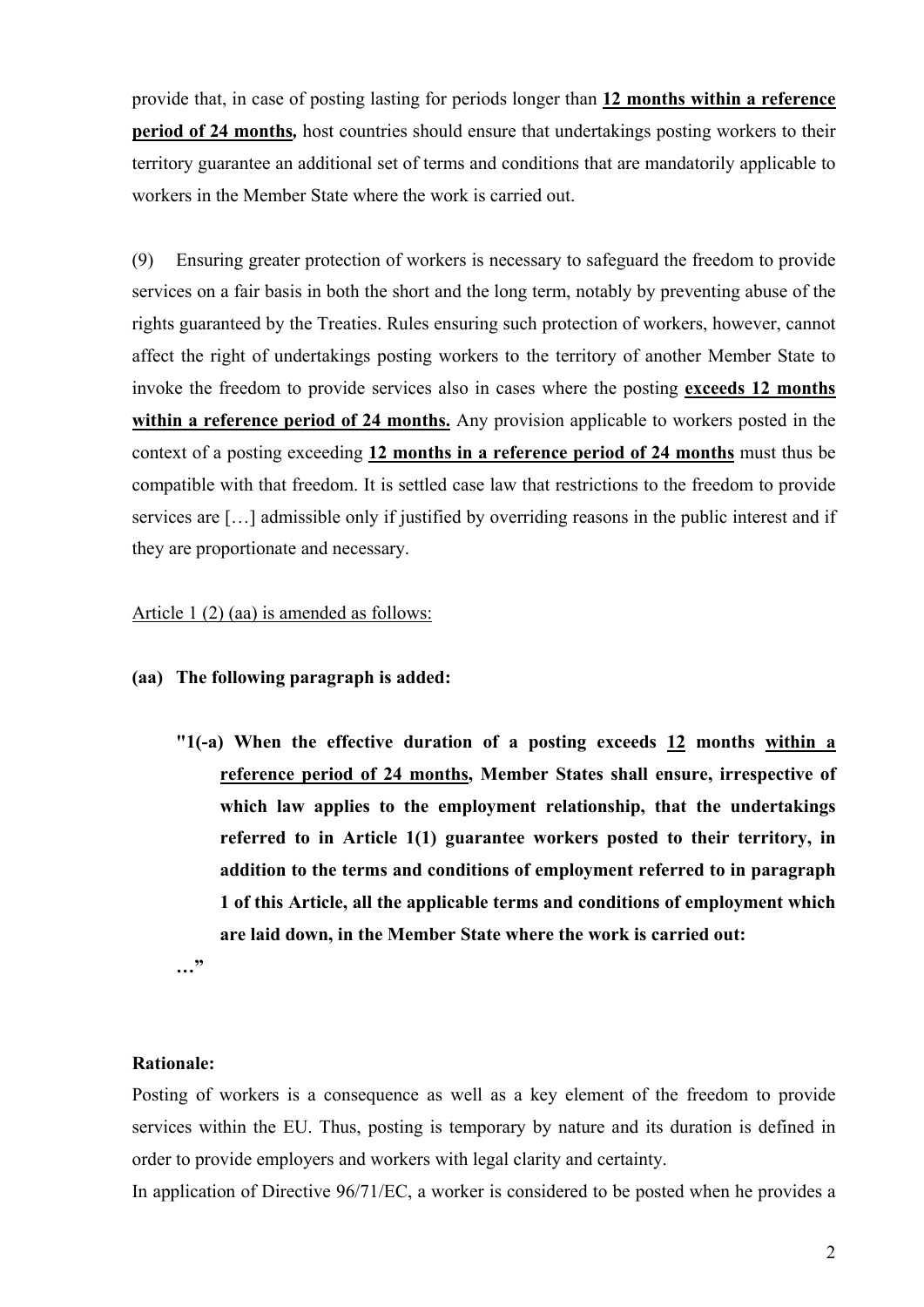service "for a limited period" in a Member State other than the one in which he is usually employed. Yet the maximum duration of the posting of the worker by the employer is not specified in the directive.

This means that posting can be of a duration where a strong link is created between the labour market of the host Member State and the posted worker as well as between the posted worker's living environment and the host Member State. In such a situation, it is necessary to apply more elements of the host Member State's employment conditions. This is already acknowledged by the European Commission's proposal.

However, when determining the duration after which the link becomes sufficiently strong, the average duration of posting within the European Union must be taken into account. The average duration of a posting being less than four months, the duration after which the proposed provisions on long-term posting apply should be limited to 12 months within a reference period of 24 months; such postings exceed the average duration of postings by 8 months.

The proposed duration is proportionate and the reference period takes into account the necessary flexibility for calculating the total amount of posting. The concept of a "reference period" is important to avoid circumventions of the directive due to the absence or the replacement of a posted worker by another one. It also provides a solution for cases in which posting periods are interrupted; this issue of "times of absence" has been discussed in great detail without a solution and the concept of a reference period should solve this problem.

## **II. Enhance the rights guaranteed for posted workers**

Recital (7a) is modified as follows:

**(7a) The competent national authorities, in accordance with their national law and/or practice, should have the right to verify that the conditions of collective accommodation for posted workers provided by employers are in line with the relevant national provisions.**

### New Recital (12c)

**"Allowances specific to posting often serve several purposes. Insofar as their purpose is the reimbursement of expenditure incurred on account of the posting, such as expenditure on travel, board and lodging, Directive 96/71/EC provides that they shall not be considered as part of remuneration. In view of the relevance of allowances specific to posting, uncertainty as to which parts of allowances specific to posting are**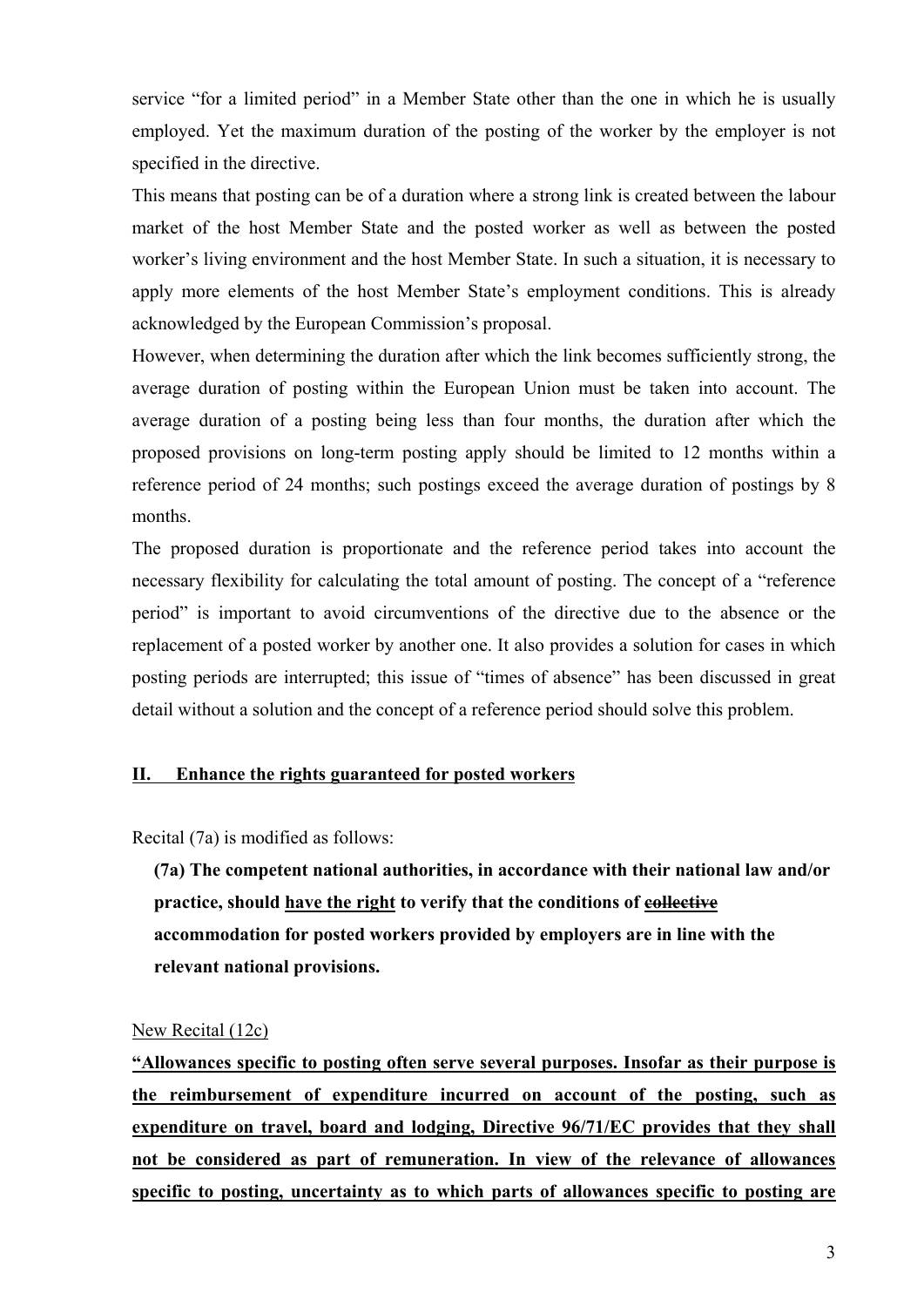**allocated to reimbursement of expenditure should be avoided. Such allowances should be considered to be paid in reimbursement of expenditure unless the terms and conditions resulting from law, regulation or administrative provision, collective agreements or contractual agreements that apply to the employment relationship define which parts of the allowance are allocated to the reimbursement of expenditure. In any case, expenditure incurred on account of the posting, such as expenditure on travel, board and lodging shall not be borne by workers and reimbursement of such expenditure must be adequate."**

Article 1 (2) (a) concerning the replacement of Article 3 (1) of Directive 96/71/EC is amended as follows:

(a) Paragraph 1 is replaced by the following:

1. Member States shall ensure, irrespective of which law applies to the employment relationship, that the undertakings referred to in Article 1 (1) guarantee workers who are posted to their territory the terms and conditions of employment covering the following matters which, in the Member State where the work is carried out, are laid down:

by law, regulation or administrative provision, and/or

by collective agreements or arbitration awards which have been declared universally applicable within the meaning of paragraph 8:

(a) maximum work periods and minimum rest periods;

(b) minimum paid annual holidays;

(c) remuneration, including overtime rates; this point does not apply to supplementary occupational retirement pension schemes;

(d) the conditions of hiring-out of workers, in particular the supply of workers by temporary employment undertakings;

(e) health, safety and hygiene at work;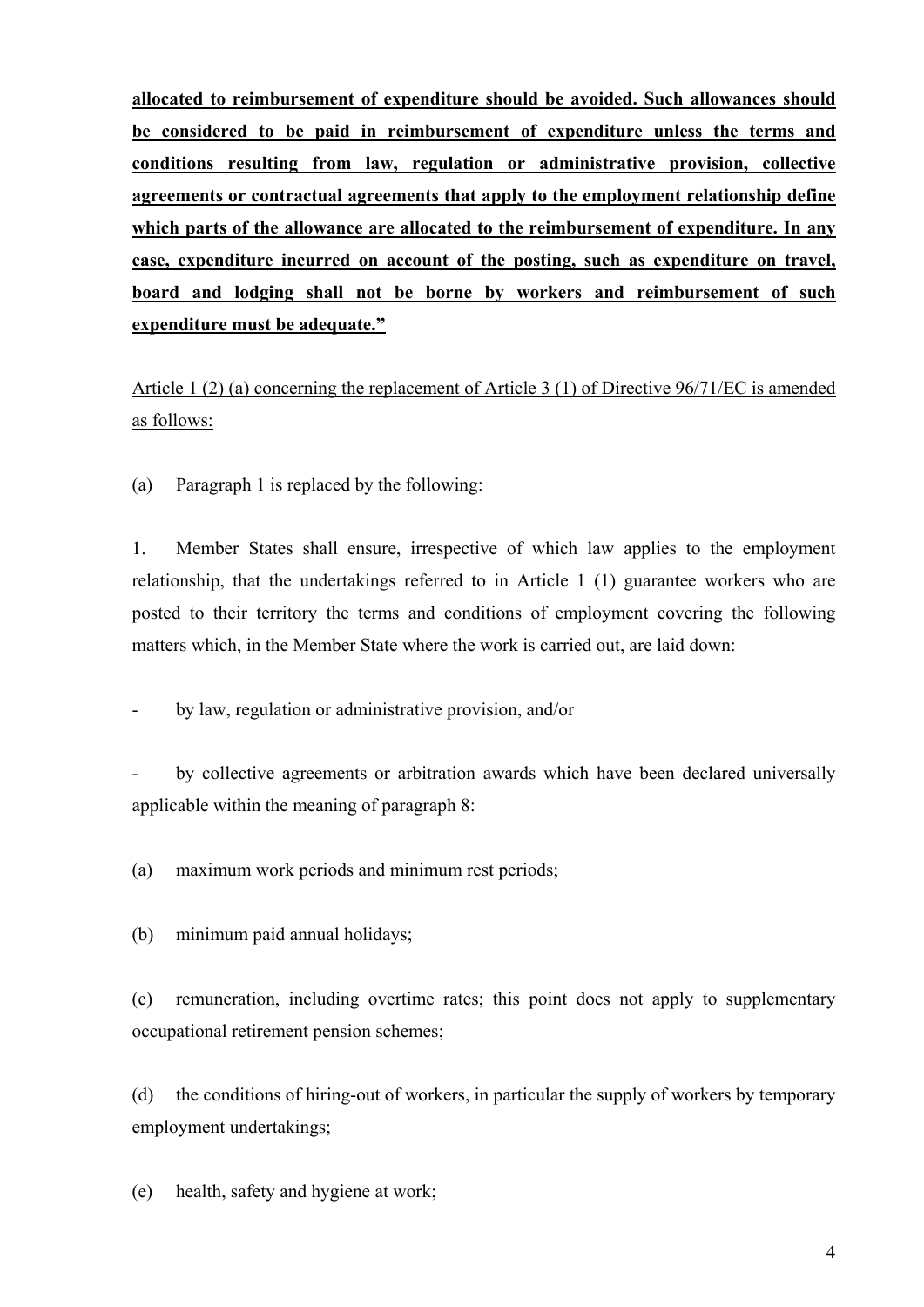(f) protective measures with regard to the terms and conditions of employment of pregnant women or women who have recently given birth, of children and of young people;

(g) equality of treatment between men and women and other provisions on nondiscrimination;

**(ga) conditions of collective accomodation for workers;**

**(gb) allowance rates to cover travel, board and lodging expenses for workers away from home for professional reasons; this point applies exclusively to travel, board and lodging incurred by a posted worker when he is required to travel to and from his regular place of work in the Member State to which territory he is posted, or when he is temporarily sent by his employer from this workplace to another workplace.**

Article 1 (2) (ca) concerning the replacement of Article 3 (7) of Directive 96/71/EC is amended as follows:

**"(ca) Paragraph 7 is replaced by the following:**

**"7***.* **Paragraphs 1 to 6 shall not prevent application of terms and conditions of employment which are more favourable to workers.**

**Allowances specific to the posting shall be considered to be part of remuneration, unless they are paid in reimbursement of expenditure actually incurred on account of the posting, such as expenditure on travel, board and lodging. If it does not result from the terms and conditions of employment applicable to the employment relationship whether and in that case which elements of an allowance specific to the posting are paid in reimbursement of expenditure or are part of remuneration, then the entire allowance shall be considered to be paid in reimbursement of expenditure actually incurred on account of the posting.""**

# **Rationale:**

The proposed changes to Article 3 (7) of directive 96/71/EC as proposed in doc. 11762/17 and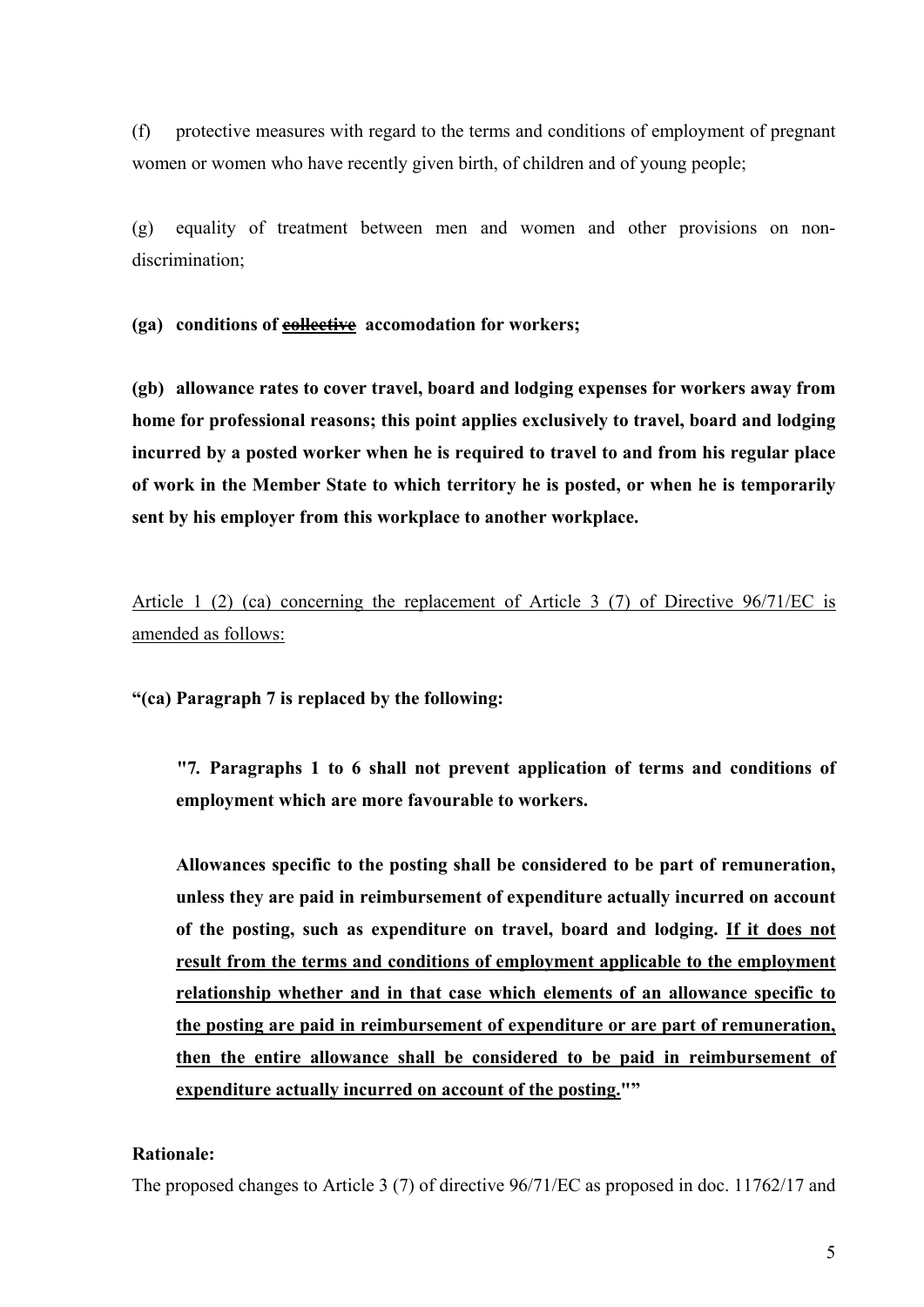the corresponding new recital deal with the issues that arise in practice when posted workers receive lump-sum daily allowances that do not specify the purpose of the allowance. In such cases it can be difficult to ascertain which part of the allowance is paid in reimbursement of expenditure actually incurred on account of the posting (e.g. travel, board and lodging) and which part is paid for other reasons, e.g. to balance wage differences in the home and the host Member State. This differentiation is important because pursuant to Article 3 (7) of directive 96/71/EC (including the amendments in doc. 11762/17), allowances specific to the posting shall not be considered to be part of remuneration if they are paid in reimbursement of expenditure actually incurred.

The proposed amendments provide the legislator and/or the social partners of the home Member State and/or the parties to the employment contract the task of defining which elements of an allowance are allocated to reimbursement of expenditure. The amendments seek to create greater certainty and transparency for employers, posted workers and control authorities. Technically, the amendments foresee that terms and conditions of employment that apply irrespective of Article 3 (1) of directive 96/71/EC must clearly define which elements of an allowance are allocated to reimbursement of expenditure. The terms and conditions of employment applicable irrespective of Article 3 (1) of directive 96/71/EC will be, as a rule, those of the home Member State legislation due to Article 8 (2) (2) of Regulation (EC) No. 593/2008 (Rome I Regulation).

If the allocation of the allowance is not clearly defined, then the proposed changes would lead to an assumption that the entire allowance is allocated to reimbursement of expenditure and thus, the entire allowance cannot be considered to be part of remuneration.

### **III. Guarantee the total implementation on the posting rules in the transport sector**

Delete recital 10:

(10) **Due to** the highly mobile nature of work in international road transport, the implementation of the **Directive 96/71/EC** raises particular legal questions and difficulties**,** especially where the link with the concerned Member State is insufficient. It would be most suited for **those** challenges to be addressed through sector-specific legislation together with other **Union** initiatives aimed at improving the functioning of the internal road transport market.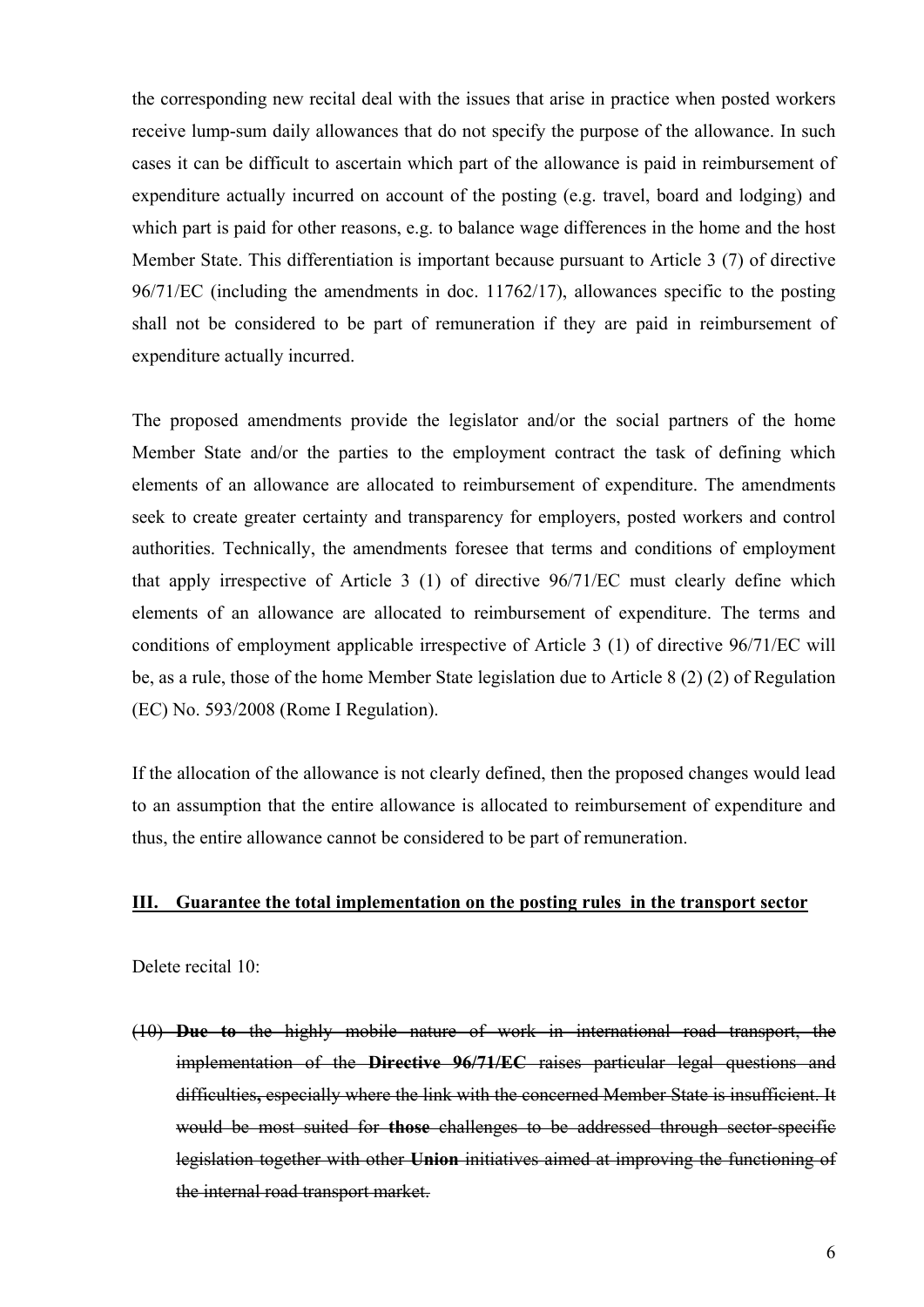## **Rationale:**

We are determined to ensure that the provisions of Directive  $96/71/EC$  apply to all sectors, including carriage of goods in the road sector.

Regardless of this, there is no need for recital 10 in the proposed directive and it has no link to the provisions or aims of the proposed directive.

Pursuant to the interinstitutional agreement dated 22 December 1998 on common guidelines for the quality of drafting of Community legislation, the purpose of the recitals is to set out concise reasons for the chief provisions of the enacting terms. They shall not contain political exhortations.

The question of whether and in which context possible challenges in the application of Directive 96/71/EC might arise is not related to the proposed revision of that Directive. There is also no need to announce possible sector-specific provisions regarding the application of Directive 96/71/EC in this context, as the European Commission has already proposed such changes in the Road Initiatives that it presented on 31 May 2017. Thus, the proposed recital 10 is obsolete.

# **IV. Set up an instrument at the EU level to enable effective coordination between Member States**

# New Recital 17

**In the context of fighting fraud related to posting, the European Platform to enhance cooperation in tackling undeclared work can participate in the monitoring and the evaluation of cases of fraud which should be anonymised as appropriate, ensures implementation and efficiency of administrative cooperation between Member States, develops alert mechanisms and brings assistance and support to reinforced administrative cooperation and information exchanges between the liaison offices. In doing so, the Platform will work in close cooperation with the Committee of Experts on Posting of Workers.**

## New Recital 18

**The transnational nature of certain situations of fraud or abuses related to posting is a**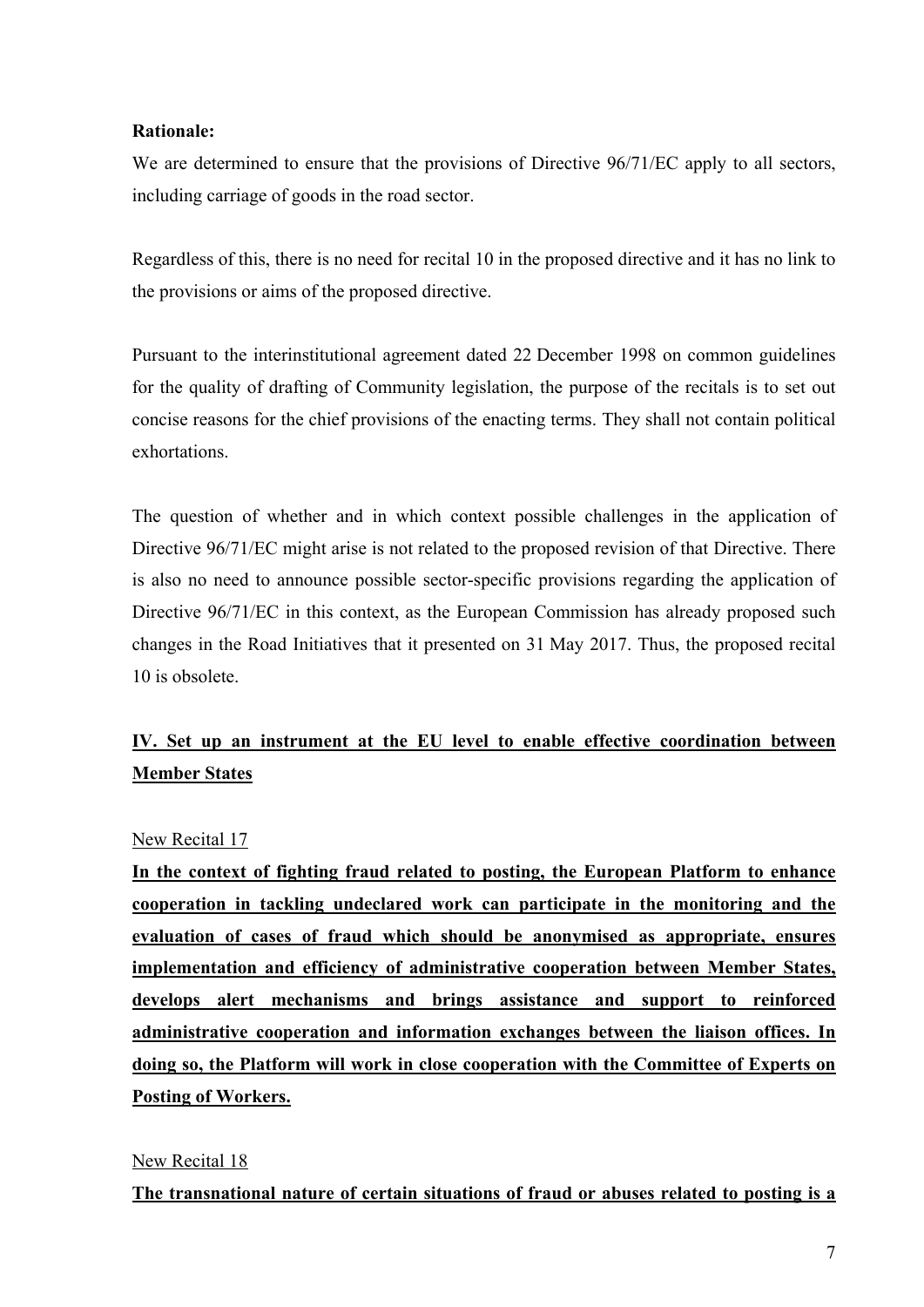**justification for concrete measures aiming at reinforcing the transnational dimension of inspections, inquiries and exchanges of information between the competent authorities of the concerned Member States. To this end, in the framework of administrative cooperation provided for in this Directive and in Directive 2014/67/EU, in particular Article 7 paragraph 4, the national competent authorities should have the necessary means for alerting on such situations and exchanging information aiming at preventing and repressing these frauds. The European Platform is the relevant framework for facilitating the exchange of information and cooperation between Member States.**

"In Article 4 the following paragraphs are added:

**"5. In the framework of the implementation of this Directive and of Directive 2014/67/EU, the European platform tackling undeclared work set up by decision (EU) 2016/344 of 9 March 2016 is informed by senior representatives of Member States on situations of manifest abuses and of posting-related frauds. The European Platform shall provide the European Commission every year with a specific report on these situations, accompanied by recommendations aiming at putting an end to the frauds and abuses identified.**

**6. In case of absence of supply of information from the competent authorities of the sending Member State to the competent authorities of the host Member State within the time limits set up in Article 6 (6) of Directive 2014/67/EU, the host Member State may inform the European Platform on the absence of respect of this time limit and in particular on the frequency of non-respect of the time-limit.**

**7. The report defined in Article 8 (3) of decision (EU) 2016/344 of 9 March 2016 shall in particular include an analysis of the implementation of the provisions regarding the cooperation between the liaison offices or the national bodies and between the competent authorities, including the respect of the time limits set in Article 6 (6) of Directive 2014/67/EU and an analysis of the follow up of recommendations on situations of manifest abuses and of posting-related frauds submitted to the European Platform.""**

### **Rationale:**

Article 4 of Directive 96/71/EC provides for cooperation between the competent public administrations of the Member States for the monitoring of the working and employment conditions referred to in article 3. For this purpose, the Member States designate one or more liaison offices or one or more national bodies.

Yet, it has been noticed that the exchanges between those bodies are not always fast enough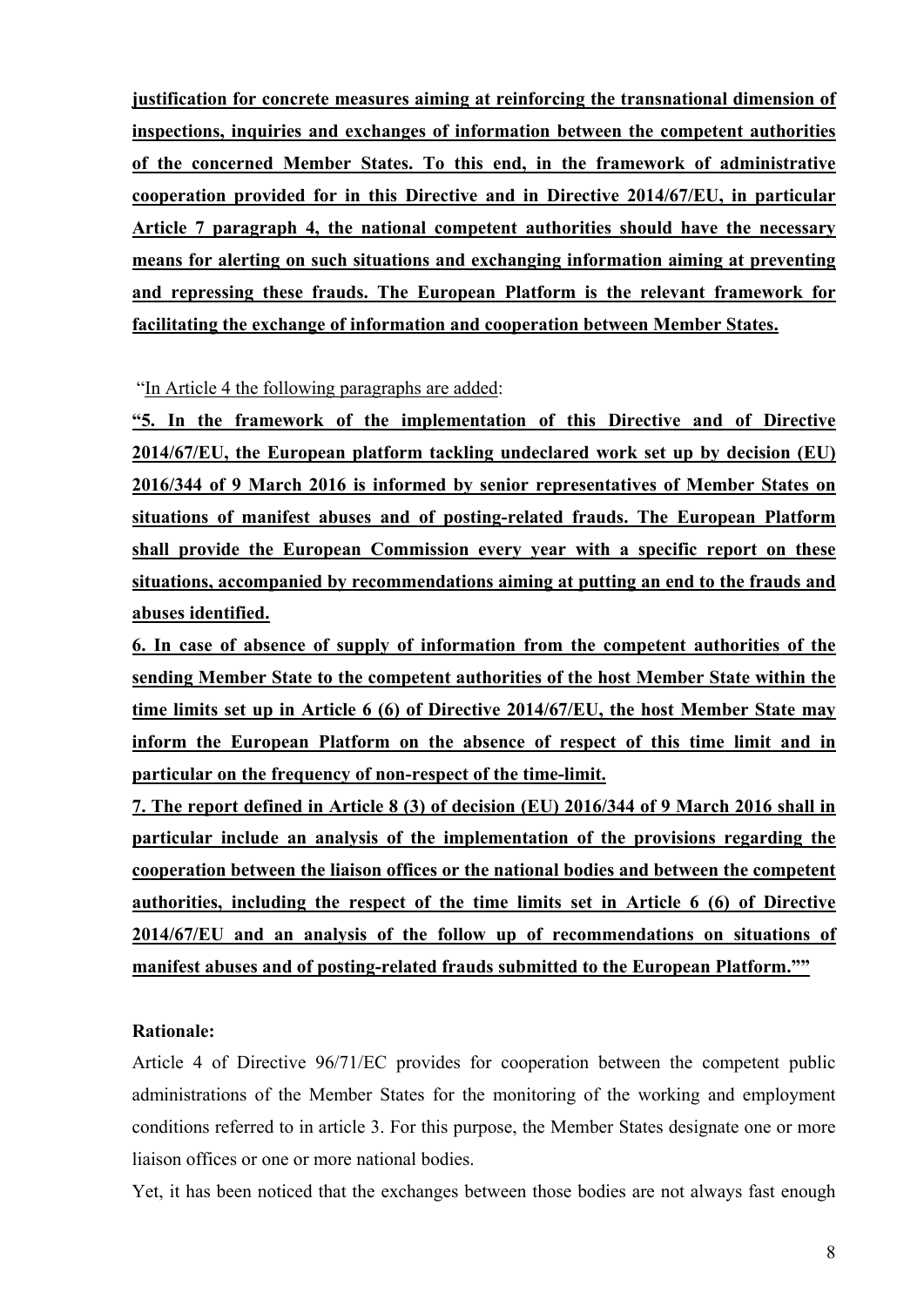and that the information shared is sometimes incomplete, especially when it comes to fraud and abuses.

A proper application of the 96/71 and 2014/67 Directives implies that a close and efficient cooperation between the authorities and official bodies of the Member States is developed, built on the principles of efficiency, active assistance, fast provision of information and easy access to it.

Thus, it is proposed:

- to build on an existing instrument, the European platform on undeclared work, to fight posting-related fraud and abuses at European level by exchanging information on these situations ; an annual report and recommendations would give a better view on these frauds and the way to tackle them ;
- to allow the host Member States to inform the Platform if the administration of the sending country fails to provide the information requested within the time limits set up in Directive 2014/67/EU.
- The abovementioned report should also be an instrument of analysis of the cooperation between the liaison officers, national bodies and competent authorities.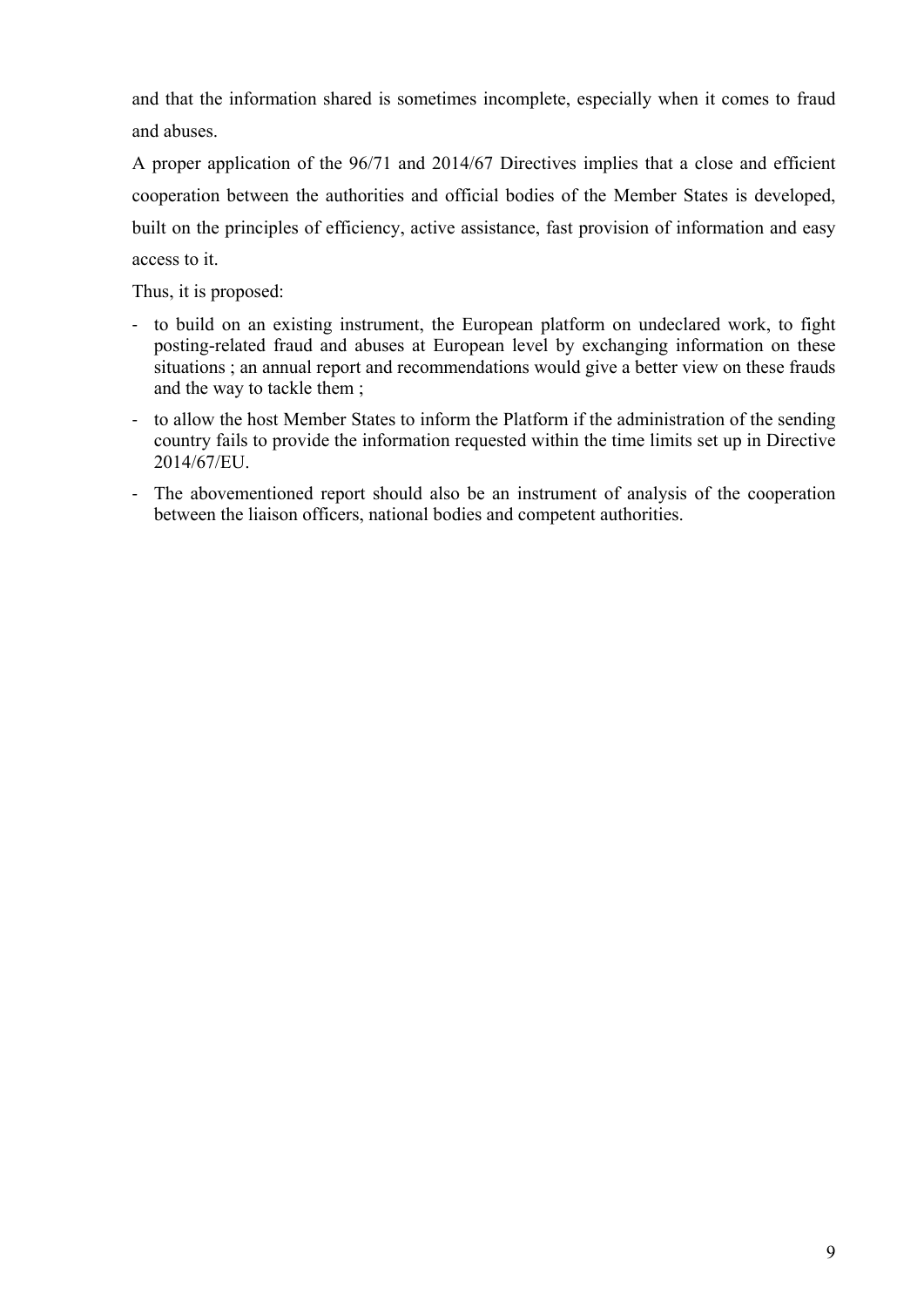The proposed amendments are based on the texts of Regulations 883/2004 and 987/2009, which are in force.

# **V. Ensure a period of social security coverage of 3 months prior to posting**

Article 14 (1) of regulation (EC) n° 987/2009 is modified as follows:

"The words: "immediately before the start of his employment, the person concerned is already subject to the legislation of the Member State in which his employer is established" are replaced by the words :"**immediately before the start of his employment has already been subject to the legislation of the Member State in which his employer is established for a period of at least three months**."

"The paragraph is supplemented by the following sentence: "**Once a worker has ended a period of posting (continuously or with interruptions) of 24 months, no fresh period of posting for the same employed or self-employed person and the same Member State can start until at least three months have elapsed from the end of the previous posting period.**"

# **Rationale:**

Posting under social security Regulations is an exception to the general rule of the application of the legislation of the Member State of activity. Immediate consequence is that social security contributions are not due in this State. This derogation entails strict conditions in order for the posting situation to be valid.

In order to avoid artifical determination of the applicable legislation, there must be a consistent and sufficient link between the employee and the legislation to which he remains subject during the posting. It is therefore proposed that the employee is posted when he/she for at least three months has already been subject to the legislation of the Member State in which the employer is established.

Furthermore, to limit possible circumventions of the 24-month limitation for article 12 (1) of the basic Regulation, a period of 3 months between 2 postings should be required.

As these two sets of periods are a condition for the validity of postings, they have to be laid down in the Regulations.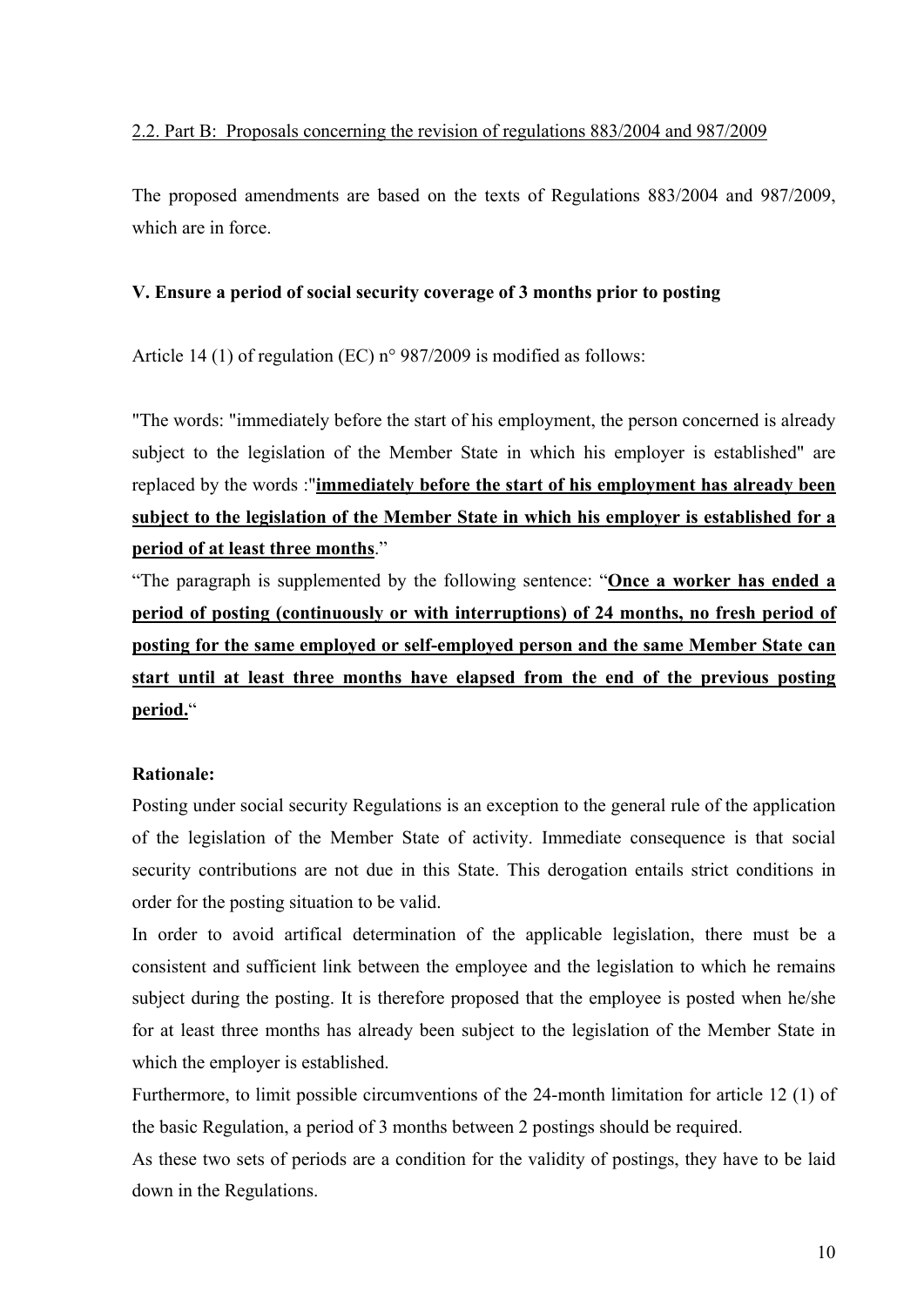## **VI. Clarification of the condition of substantial activity of the undertaking**

« Article 14 (2) of regulation (EC) n°987/2009 is amended as follows:

"After the term: « taking account of all criteria characterizing the activities carried out by the undertaking in question » the following words are inserted : « **such as the turnover achieved in the posting State, which should be of at least 25% of the total annual turnover** ».

« Article 14 (3) of Regulation (EC) n° 987/2009 is amended as follows: in the second sentence, the words:« his activity" are replaced by the following words: "**a sufficient activity**".

### **Rationale:**

Regulations state the principle that undertakings must carry out a substantial activity in the posting State. This is to avoid again factice determination of applicable legislation, which can arise from the practice of so called letter-box companies.

A significant share of turnover in the posting State is a clear indicator (25 %) materializing the reality of the business operated, which is particularly relevant to conduct the assessment of the situation. Therefore, notwithstanding all other relevant criteria necessary in this exercise, it is proposed to lift this indicator, which is already used, up to the level of the Regulations.

In the same spirit as for amendment 5, some rules that have been in practice left up to the administrative commission to be decided should actually be laid down in the Regulations, when they relate to essential definitions.

As regards self-employed persons, the introduction of "sufficient" activity aims at ensuring that the self-employed can justify of a consistent link with the legislation of the Member State he/she remains subject to.

## **VII. Better regulation of the pursuit of activities in more than one Member State**

"Article 13 (1) of regulation (EC) 883/2004 is replaced by the following provisions: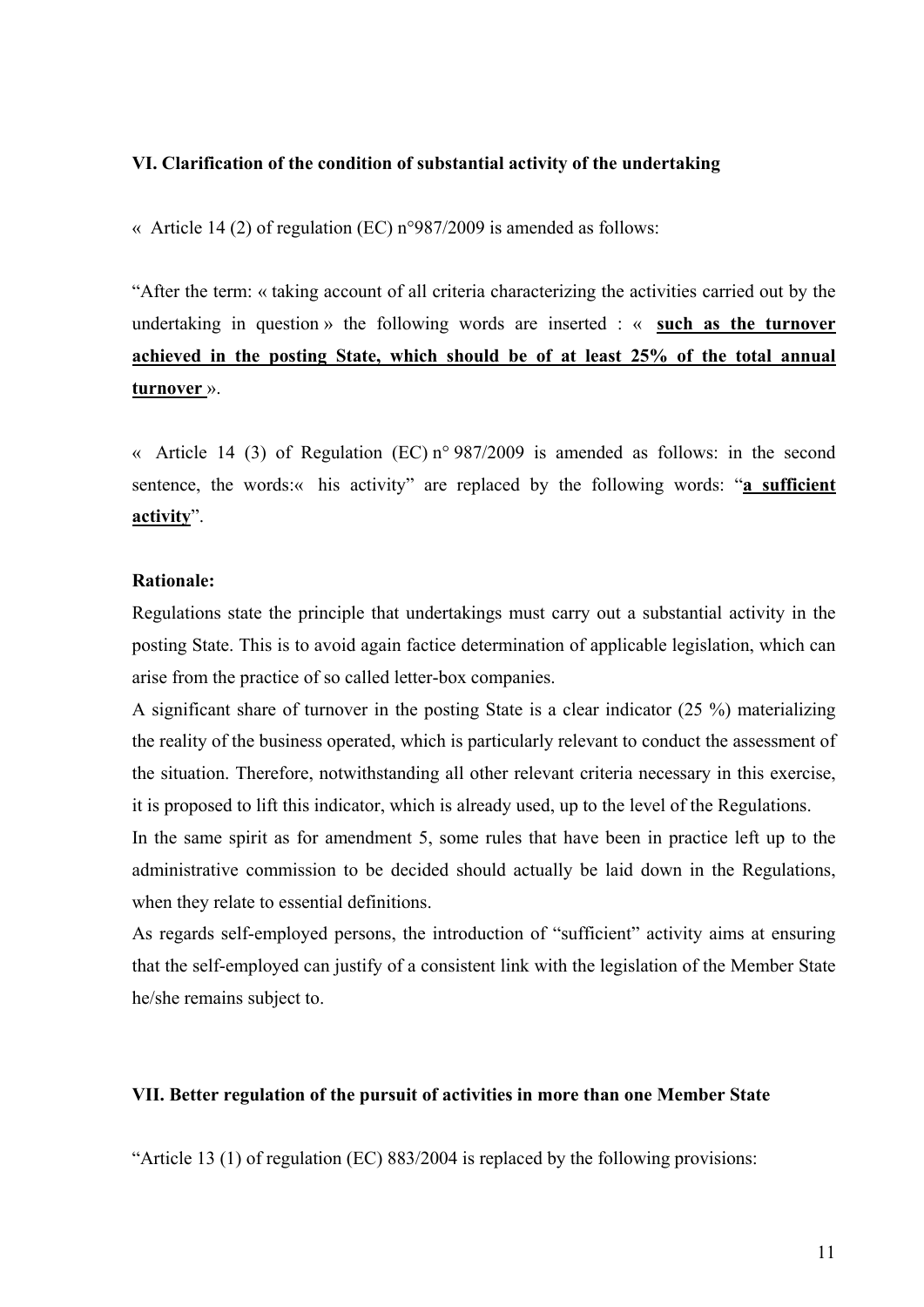"**A person who normally pursues an activity as an employed person in two or more Member States shall be subject:**

**(a) to the legislation of the Member State of residence if he/she pursues a substantial part of his/her activity in that Member State; or**

**(b) if he/she does not pursue a substantial part of his/her activity in the Member State of residence:**

**(i) to the legislation of the Member State in which the registered office of the undertaking(s) or employer(s) is/are situated and the undertaking(s)/employer(s) pursue(s) substantial activity if he/she is employed by one undertaking or employer or more than one undertaking or employer situated in the same Member State; or**

**(ii) to the legislation of the Member State in which the employee predominantly pursues his/her activity or activities in situations where (i) is not applicable**.

"Article 13(3) of regulation (EC) 883/2004 is amended as follows:

"**A person who normally pursues an activity as an employed person and an activity as a self-employed person in different Member States shall be subject :**

**(a) to the legislation of the Member State of residence if he/she pursues a substantial part of his/her activity in that Member State; or**

**(b) if he/she does not pursue a substantial part of his/her activity in the Member State of residence to the legislation of the Member State in which the he/she predominantly pursues his/her activity or activities**."

"Article 14(10) of regulation (EC) 987/2009 is supplemented as follows:

**"The determination of applicable legislation under article 13 of regulation (EC) 883/2004 shall be for a maximum period of 24 months. It shall then be revised on the basis of the employee's situation."**

# **Rationale:**

It is constant in the social security coordination that activity is the main driver to determine the rules applicable (lex loci laboris). Only in very particular situations have other rules been put in place.

Besides posting, activity in two or more Member States gives rise to complex situations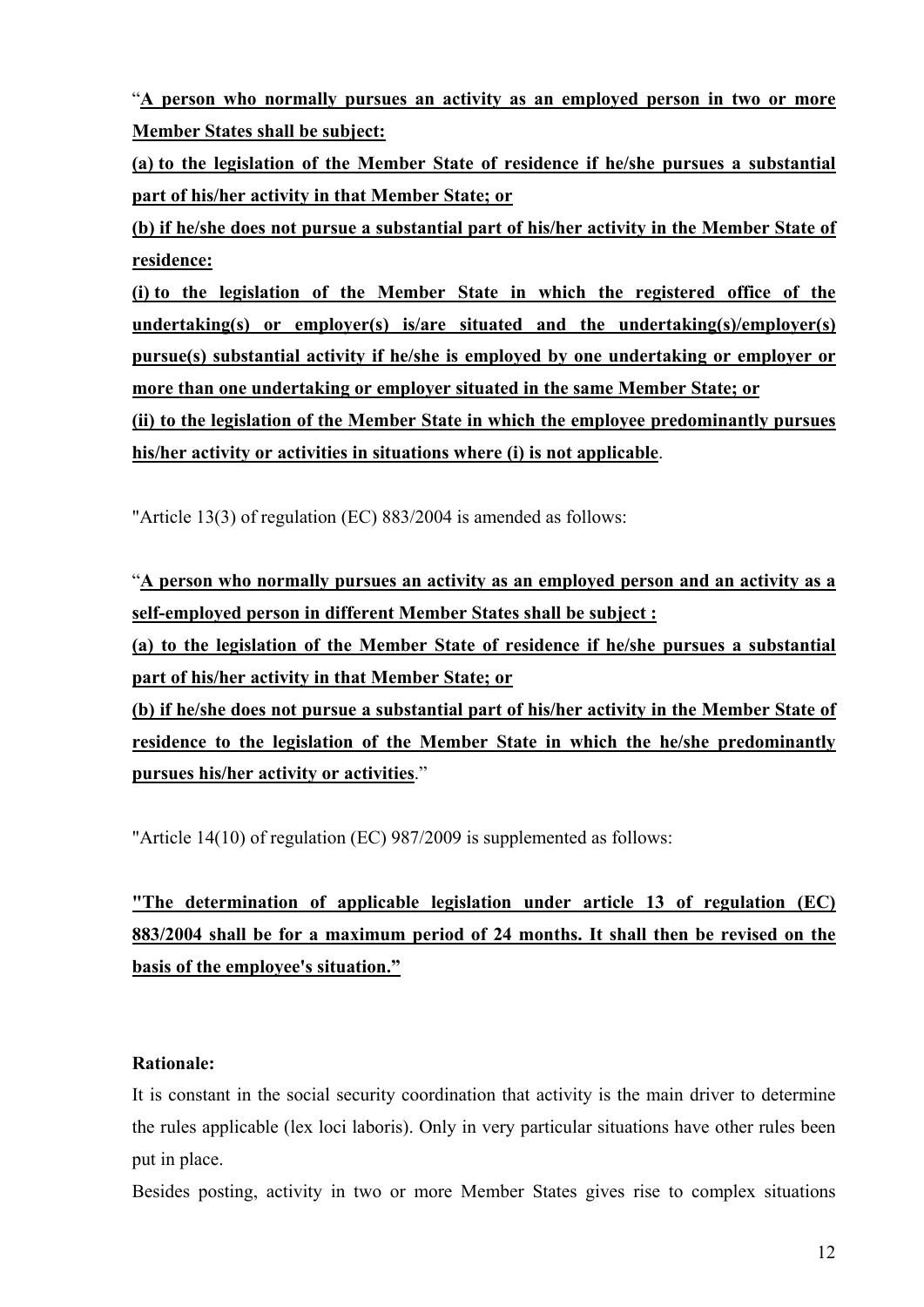which are extremely difficult to control. Yet cross-border flows are more and more challenging habitual work patterns. The current legal framework is too loose, compared to posting, and has to be revised as it does not provide for sufficient legal certainty and allows for easy circumventions.

Amendment 7 therefore aims at ensuring that the criteria used in order to determine the applicable legislation when an activity is pursued in more than one Member States give more importance than today to the reality of the activity conducted and where it is actually taking place. It is therefore proposed to use, as for posting situations, the concept of "substantial part of the activity".

It also aims at the same time at simplifying and making the current combined provisions in the Basic and in the Implementing Regulations more coherent.

In the same spirit, it is also proposed to endorse these concepts of "substantial part of the activity" or "predominant activity" when a person pursues a salaried activity and a selfemployed activity in several Member States.

Finally, the amendments provides for a period of validity of the forms issued in these situations in order to secure the legal situation of the worker.

### **VIII. Enhancing the dialogue and conciliation procedure**

Article 5 (4) of regulation (EC) n°987/2009 is supplemented as follows :

# **"In accordance with Article 75a of the Basic Regulation, the competent authorities who request the conciliation of the Administrative Commission commit to comply with its decision and if necessary withdraw or declare invalid the documents issued**."

### **Rationale:**

Loyal cooperation and smooth exchanges between social security institutions are cornerstones in social security coordination in order for it to work effectively. Since 2010, Regulations 883/2004 and 987/2009 have put in place procedures in order to organize administrative processes.

The dialogue and conciliation procedure which takes place within the remit of the administrative commission does not, in its current form, necessary come to a conclusion, which deprives it from any operational effect. In addition, when a case is brought to the